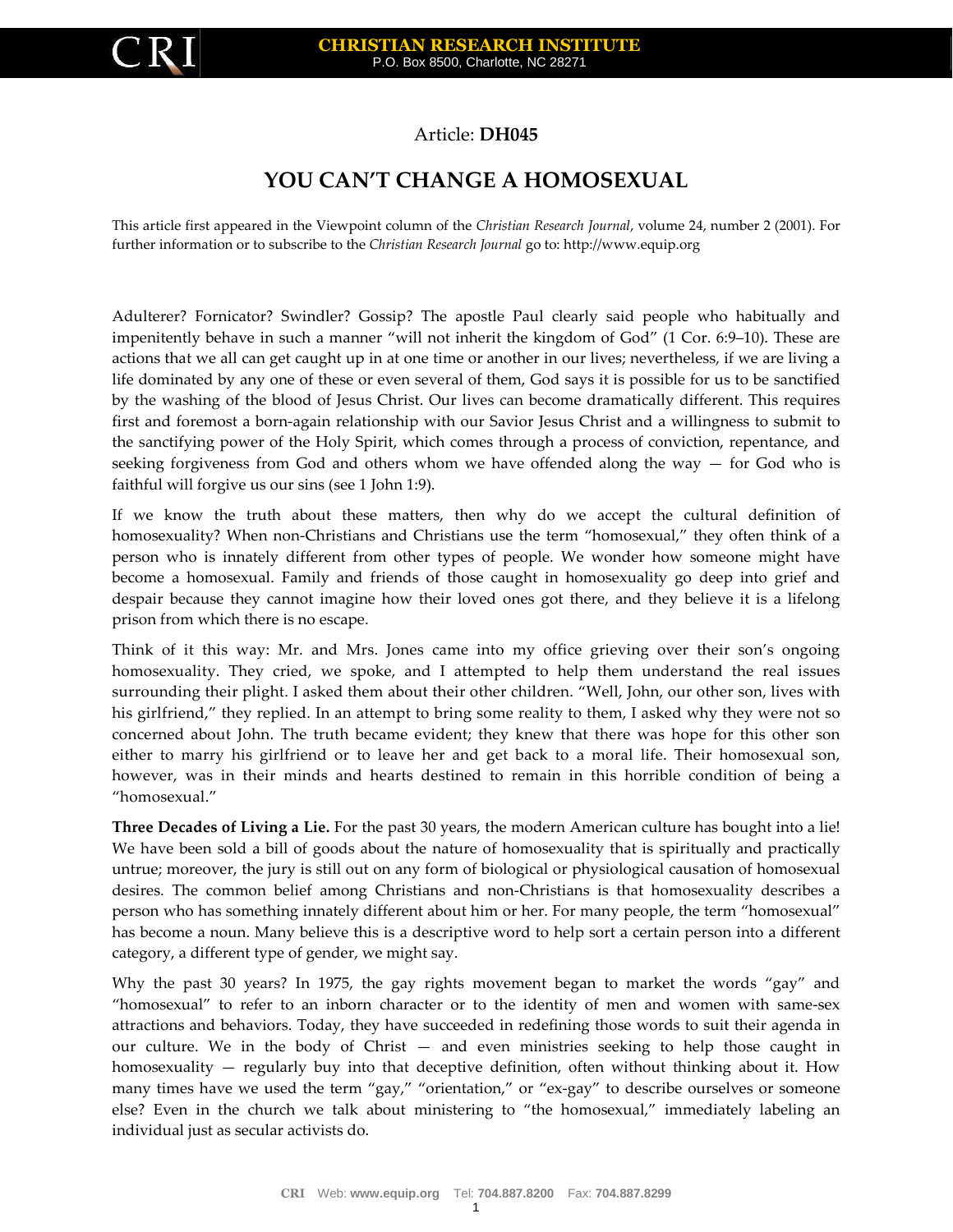**What Difference Does This Make?** If we define homosexuality as an identity, an inborn characteristic, or a hormonal imbalance, there is no answer or hope. If, however, we call it what it really is  $-$  a struggle with sinful desires and behavior — then throughout Scripture we're given ways to handle it.

If we use the false definition, where does one draw the line? Are you a homosexual because you have a homosexual thought for one moment in time? If not for one moment, then how long? A season? A lifetime? Is a man or woman a homosexual who engages in one act of homosexual behavior or a series of encounters or relationships? Are those who engage in exclusive homosexual practice for a lifetime the only "true" homosexuals? Often we have stumbled in our efforts to share the truth of freedom in Christ because we were wrestling with opponents over what makes a person a homosexual. Since there is really no such a thing as a "homosexual," then we are chasing a mirage, a cloud, something we will never be able to grasp.

Already in the first moments of our battle with proponents of "homosexuality equals identity," we give ground by using their terminology; and we lose more ground as we seek to put forward a solution based on the terminology of their lie. The truth is there are no homosexuals.

There are over one hundred ministries in the United States devoted to helping people and their families practically and biblically process through the dilemma of homosexuality. These ministries are commonly called "ex-gay" ministries. Even in this slang title there is a subtle message that people used to be "homosexual" and they aren't any longer. This message is clearly understood when we are talking about an adulterer or a thief because we know that we are speaking of a behavior; but, once again, when we are talking about leaving homosexuality, so many see it as a change in a more innate way than in behavior. Some Christians might be thinking of a miraculous change from one kind of person to another!

Over the many years I have worked with Love In Action, I have heard of one common burden from many men and women: "John, I prayed all my life to be free from homosexuality, and God has not done anything to help me. I guess He either doesn't care about me, or He doesn't care about my homosexuality."

This kind of thinking falls into deep theological error due to a great misunderstanding about the real issue of homosexual temptation, thought, and behavior. God has never promised that He would take away the temptation (see 2 Cor. 12:7–10). It is often the case that we have a lifelong struggle in which God gives us the grace to live obediently according to His will and good purpose. Some people who have homosexually addictive thoughts or behaviors will pray that God would take them away. If He doesn't, they conclude there is no other option but to act on them; there is no other hope.

**What Does Happen When a Person Leaves Homosexuality?** The early Christians never viewed homosexuals as being born with that particular disposition. Today, as believers, we would never say, "Johnny was born a thief or extortionist," and then add, "Let's pray that God changes his genetic structure or innate predisposition from thief to philanthropist." We do so regularly, however, when referring to those who struggle with the sin of homosexuality.

The Devil, working behind the scenes, has succeeded in redefining the meaning of key words, and therefore we only reenforce and strengthen a false identity by calling individuals by a name that does not apply. Homosexuality involves feelings, attractions, and sexual behavior; it can be a mindset, and it can include cultural association. From these factors, one can embrace it as a personal identity. People investing their lives into this kind of identity can expend so much of themselves that to think of leaving that identity can be quite threatening and very difficult even to discuss.

Based on that false identity, many people we see at Love In Action who struggle with homosexuality can tell of the heart-wrenching pain of waiting for a "change" that never comes. They struggle with feelings of rage, confusion, rejection, abandonment, and hopelessness because their prayer for change was based on a lie. They are asking God to change them from something they never *were* in the first place.

The first step of the process is to move away from the subtle lies of the Enemy and take back the truth in our communication and thinking. God can and will bring progressive freedom from struggles with